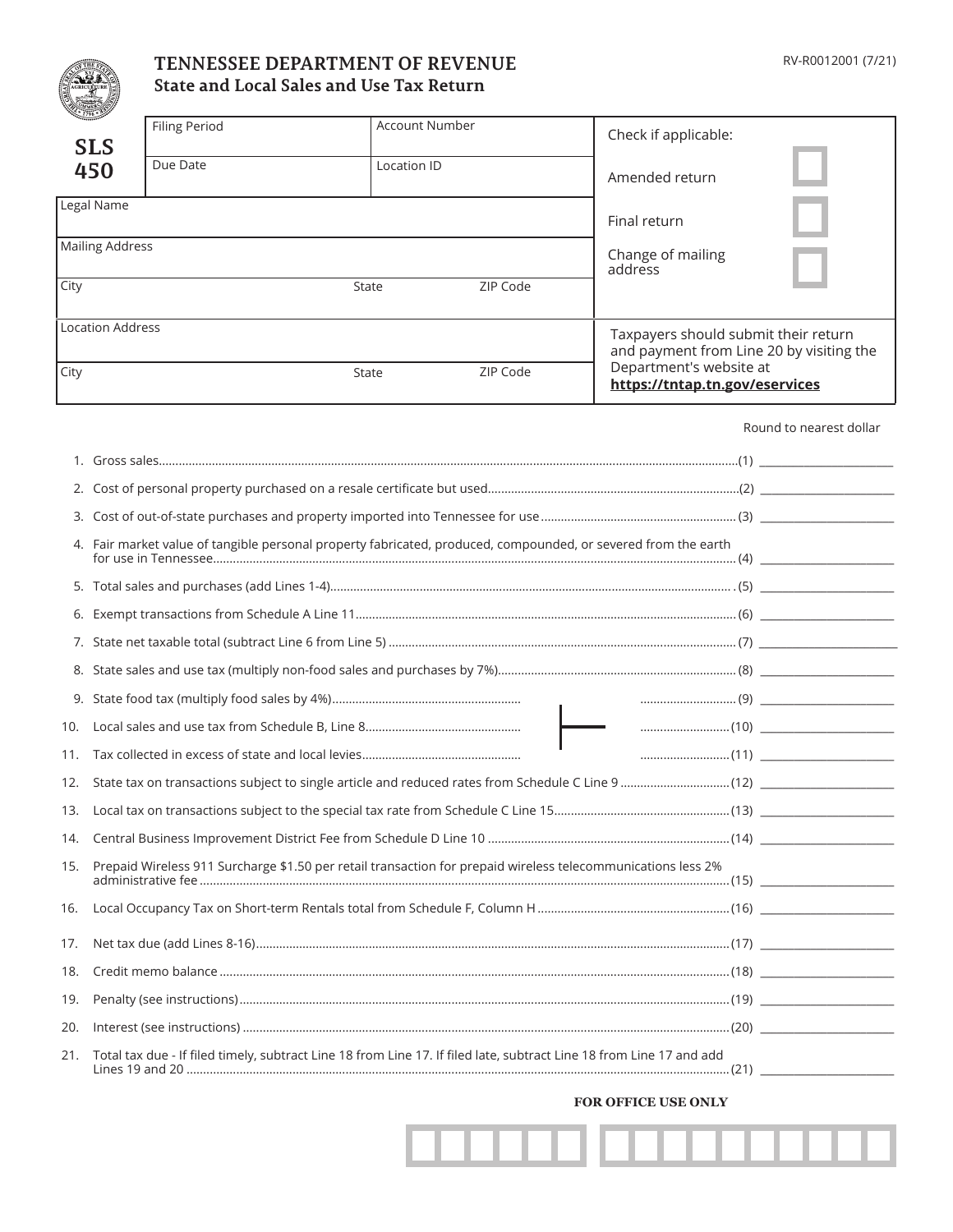#### **Schedule A- Exempt Transactions (See Separate Instructions)**

| 2. Sales made to vendors or other establishments for resale, and sales of items to be used in processing      |  |
|---------------------------------------------------------------------------------------------------------------|--|
|                                                                                                               |  |
| 4. Sales to federal or Tennessee governments and qualified nonprofit institutions (Certificate required)  (4) |  |
| 5. Returned merchandise reported as sales on this or a previous return. Show on Schedule B, Line 2            |  |
|                                                                                                               |  |
|                                                                                                               |  |
| 8. Repossessions - portion of unpaid principal balances in excess of \$500 due on TPP repossessed from        |  |
|                                                                                                               |  |
|                                                                                                               |  |
|                                                                                                               |  |

#### **Attention Sellers located outside Tennessee:**

**Beginning October 1, 2019, all sales that originate from a business located outside of Tennessee and sold to a destination inside Tennessee must be reported using the tax rate applicable to the delivery destination. Report all your sales made by location using Schedule E and bring total of all sales from Columns C through J over to Lines 1 through 8 below.**

#### **Schedule B - Local Sales and Use Tax (See Separate Instructions)**

| 6. Other deductions including sales of specified digital products and of merchandise sold through vending machines (6)      |  |
|-----------------------------------------------------------------------------------------------------------------------------|--|
|                                                                                                                             |  |
| 8. Local sales and use tax (multiply Line 7 x the applicable local tax rate; Enter here and on the first page, Line 10) (8) |  |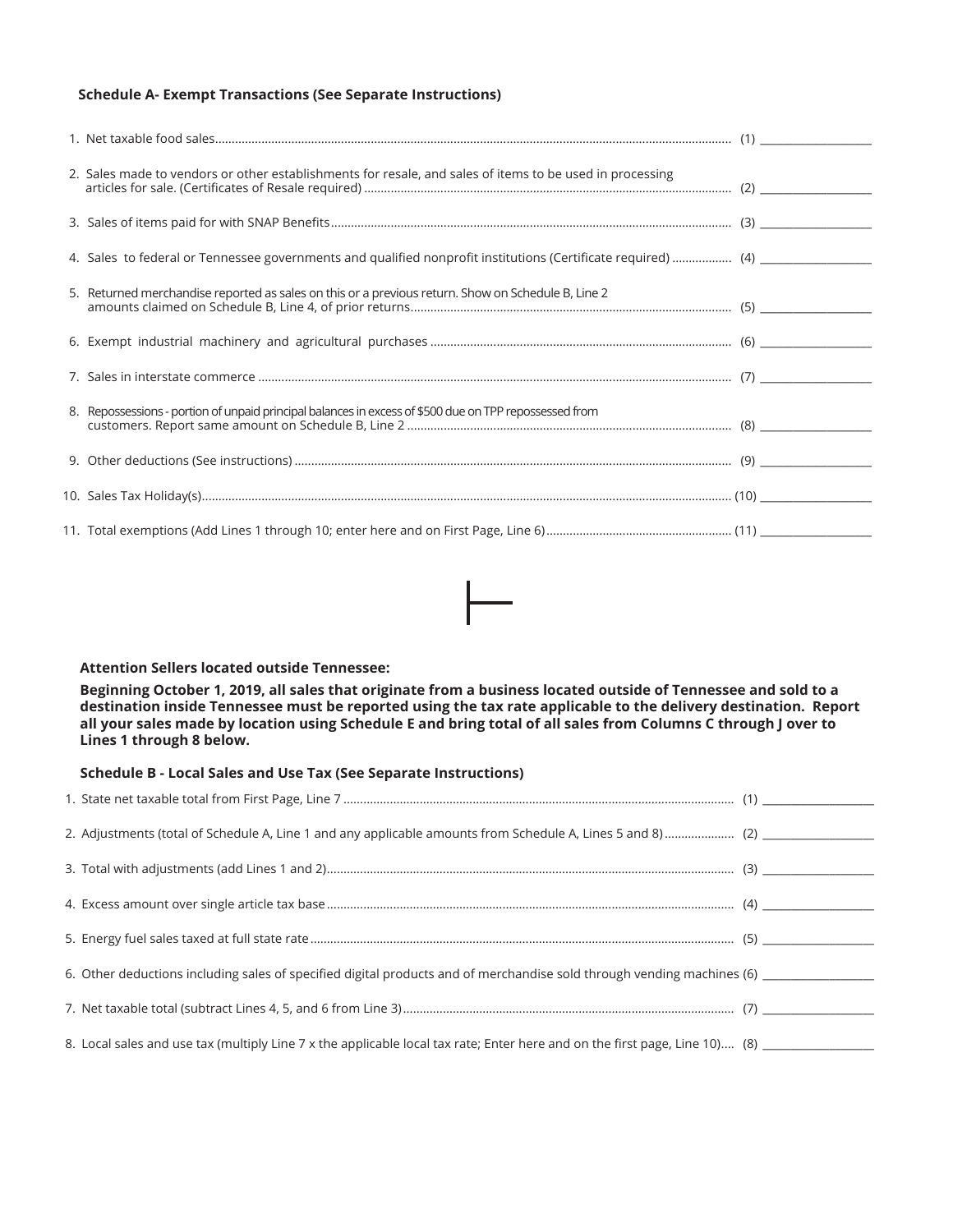| Schedule C - State Single Article Tax and Special Tax Rates (See Separate Instructions) If no taxable single articles<br>were sold at \$1,600 or above, or if you have no special tax rate products to report, put \$0 on Lines 9 a<br>and on Lines 12 and 13 on the first page. |  |
|----------------------------------------------------------------------------------------------------------------------------------------------------------------------------------------------------------------------------------------------------------------------------------|--|
|                                                                                                                                                                                                                                                                                  |  |
|                                                                                                                                                                                                                                                                                  |  |
|                                                                                                                                                                                                                                                                                  |  |
|                                                                                                                                                                                                                                                                                  |  |
|                                                                                                                                                                                                                                                                                  |  |
|                                                                                                                                                                                                                                                                                  |  |
|                                                                                                                                                                                                                                                                                  |  |
| A. Taxable aviation fuel sales (\$__________) Gallons (_________)                                                                                                                                                                                                                |  |
| B. Out-of-state purchases for use (\$_________) Gallons (_________)                                                                                                                                                                                                              |  |
|                                                                                                                                                                                                                                                                                  |  |
| A. Taxable energy fuel sales to water carriers (\$_________) Gallons (________)                                                                                                                                                                                                  |  |
| B. Out-of-state purchases for use (\$__________) Gallons (_______)                                                                                                                                                                                                               |  |
|                                                                                                                                                                                                                                                                                  |  |
|                                                                                                                                                                                                                                                                                  |  |
|                                                                                                                                                                                                                                                                                  |  |
|                                                                                                                                                                                                                                                                                  |  |
|                                                                                                                                                                                                                                                                                  |  |
|                                                                                                                                                                                                                                                                                  |  |
|                                                                                                                                                                                                                                                                                  |  |
| Schedule D- Central Business Improvement District (CBID) Schedule                                                                                                                                                                                                                |  |
| 1. Gross sales less exempt transactions (Page 1, Line 1 minus Line 6) plus net taxable food sales                                                                                                                                                                                |  |
|                                                                                                                                                                                                                                                                                  |  |
|                                                                                                                                                                                                                                                                                  |  |
|                                                                                                                                                                                                                                                                                  |  |
|                                                                                                                                                                                                                                                                                  |  |
|                                                                                                                                                                                                                                                                                  |  |
|                                                                                                                                                                                                                                                                                  |  |
|                                                                                                                                                                                                                                                                                  |  |
|                                                                                                                                                                                                                                                                                  |  |
| 10. Central Business Improvement District Fee (multiply Line 9 x 0.50%). Enter here and on Line 14 on the first page(10) ____________<br>a contribuir a far caisar i de deas de seu bresse constantidades as companheiro de champer a face das caisas de alta fin f              |  |

| Under penalties of perjury, I declare that I have examined this report, and to the best of my knowledge and belief,<br>it is true, correct, and complete. |                 |       |           |
|-----------------------------------------------------------------------------------------------------------------------------------------------------------|-----------------|-------|-----------|
| Taxpayer's Signature                                                                                                                                      | Date            | Title |           |
| Tax Preparer's Signature                                                                                                                                  | Preparer's PTIN | Date  | Telephone |
| Preparer's Address                                                                                                                                        | City            | State | ZIP Code  |
| Preparer's Email Address                                                                                                                                  |                 |       |           |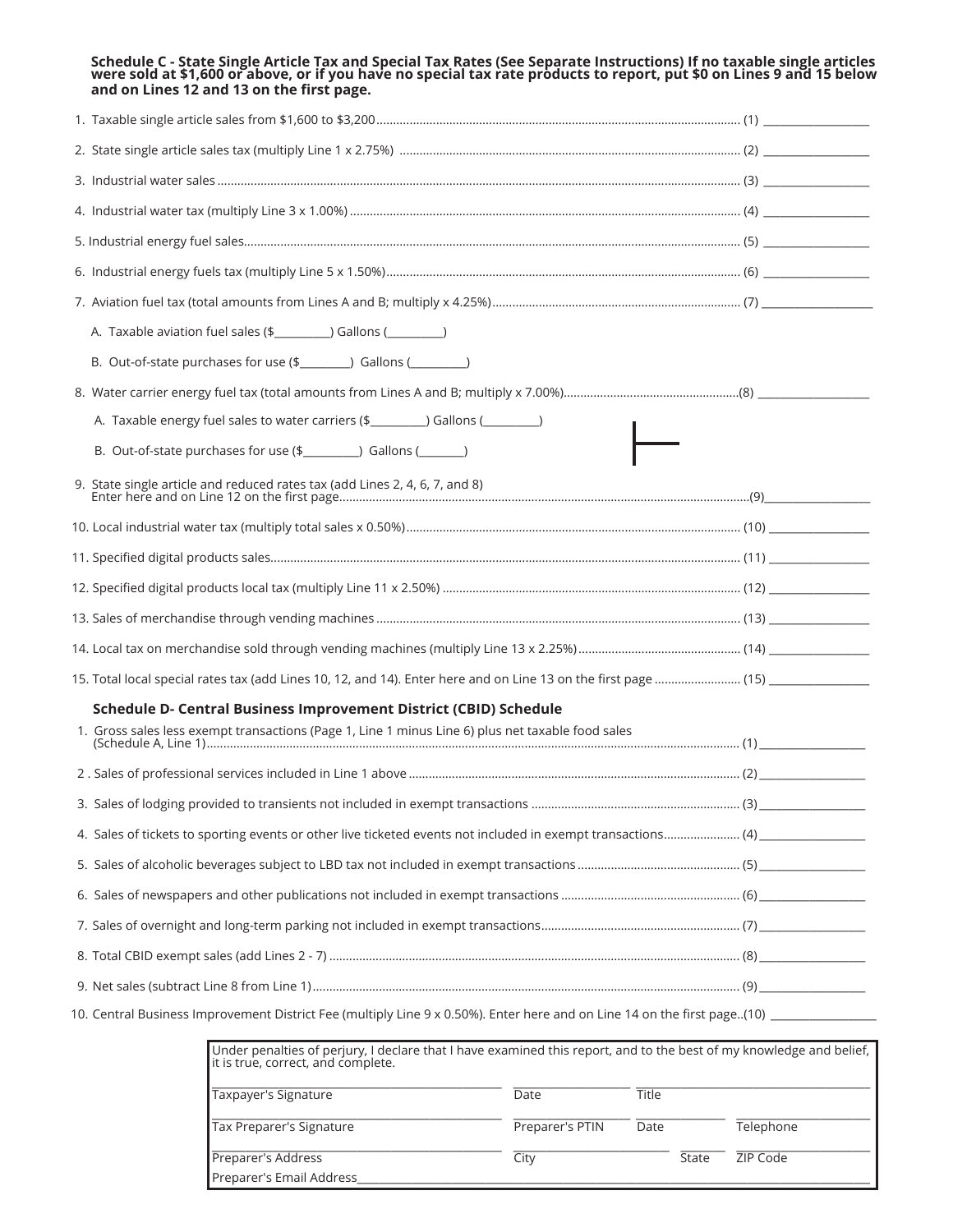### **Schedule E - For Sellers Located Outside Tennessee Destination Sales Report**

| $\boldsymbol{\mathsf{A}}$  | $\, {\bf B}$            | $\mathsf C$                | $\mathsf D$ | E                 | $\mathsf F$                             | ${\mathsf G}$        | $\mathsf{H}$        | $\mathbf I$                | J         |
|----------------------------|-------------------------|----------------------------|-------------|-------------------|-----------------------------------------|----------------------|---------------------|----------------------------|-----------|
| City or County<br>Location | Sales Tax<br>Holiday(s) | State Net<br>Taxable Total | Adjustments | Adjusted<br>Total | Excess of<br>Single Article<br>Tax Base | Energy Fuel<br>Sales | Other<br>Deductions | Local Net<br>Taxable Total | Local Tax |
|                            |                         |                            |             |                   |                                         |                      |                     |                            |           |
|                            |                         |                            |             |                   |                                         |                      |                     |                            |           |
|                            |                         |                            |             |                   |                                         |                      |                     |                            |           |
|                            |                         |                            |             |                   |                                         |                      |                     |                            |           |
|                            |                         |                            |             |                   |                                         |                      |                     |                            |           |
|                            |                         |                            |             |                   |                                         |                      |                     |                            |           |
|                            |                         |                            |             |                   |                                         |                      |                     |                            |           |
|                            |                         |                            |             |                   |                                         |                      |                     |                            |           |
|                            |                         |                            |             |                   |                                         |                      |                     |                            |           |
|                            |                         |                            |             |                   |                                         |                      |                     |                            |           |
|                            |                         |                            |             |                   |                                         |                      |                     |                            |           |
|                            |                         |                            |             |                   |                                         |                      |                     |                            |           |
|                            |                         |                            |             |                   |                                         |                      |                     |                            |           |
|                            |                         |                            |             |                   |                                         |                      |                     |                            |           |
|                            |                         |                            |             |                   |                                         |                      |                     |                            |           |
|                            |                         |                            |             |                   |                                         |                      |                     |                            |           |
|                            |                         |                            |             |                   |                                         |                      |                     |                            |           |
|                            |                         |                            |             |                   |                                         |                      |                     |                            |           |
|                            |                         |                            |             |                   |                                         |                      |                     |                            |           |
|                            |                         |                            |             |                   |                                         |                      |                     |                            |           |
|                            |                         |                            |             |                   |                                         |                      |                     |                            |           |
|                            |                         |                            |             |                   |                                         |                      |                     |                            |           |
| Totals                     |                         |                            |             |                   |                                         |                      |                     |                            |           |

**Note: If you have additional entries to report, please add additional Schedules as needed. Report total of all sheets on last page.**